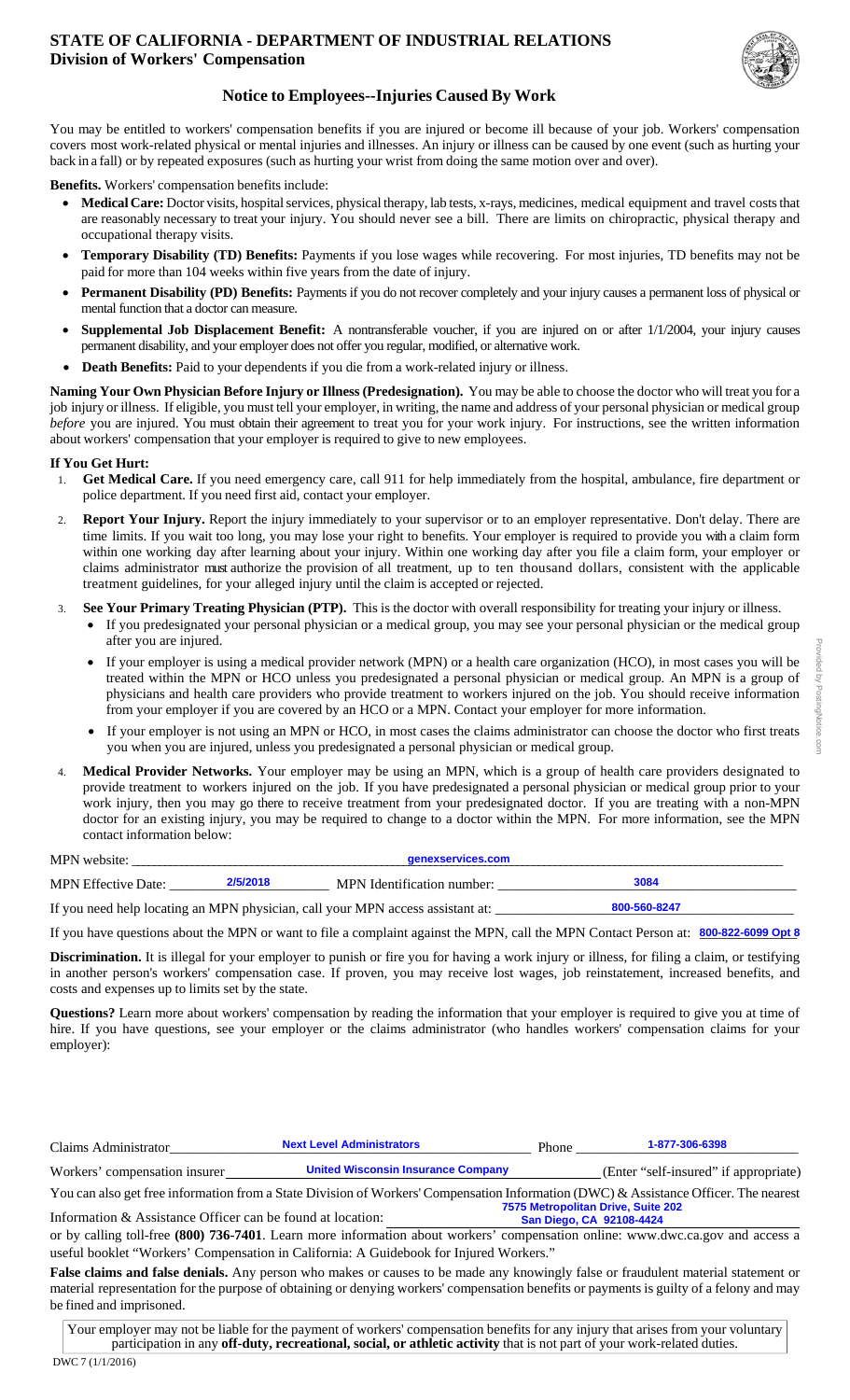## **ESTADO DE CALIFORNIA - DEPARTAMENTO DE RELACIONES INDUSTRIALES División de Compensación de Trabajadores**



**Aviso a los Empleados—Lesiones Causadas por el Trabajo**

Es posible que usted tenga derecho a beneficios de compensación de trabajadores si usted se lesiona o se enferma a causa de su trabajo. La compensación de trabajadores cubre la mayoría de las lesiones y enfermedades físicas o mentales relacionadas con el trabajo. Una lesión o enfermedad puede ser causada por un evento (como por ejemplo lastimarse la espalda en una caída) o por acciones repetidas (como por ejemplo lastimarse la muñeca por hacer el mismo movimiento una y otra vez).

**Beneficios.** Los beneficios de compensación de trabajadores incluyen:

- **Atención Médica:** Consultas médicas, servicios de hospital, terapia física, análisis de laboratorio, radiografías, medicinas, equipo médico y costos de viajar que son razonablemente necesarias para tratar su lesión. Usted nunca deberá ver un cobro. Hay límites para visitas quiroprácticas, de terapia física y de terapia ocupacional.
- **Beneficios por Incapacidad Temporal (TD):** Pagos si usted pierde sueldo mientras se recupera. Para la mayoría de las lesiones, beneficios de TD no se pagarán por más de 104 semanas dentro de cinco años después de la fecha de la lesión.
- **Beneficios por Incapacidad Permanente (PD):** Pagos si usted no se recupera completamente y si su lesión le causa una pérdida permanente de su función física o mental que un médico puede medir.
- **Beneficio Suplementario por Desplazamiento de Trabajo:** Un vale no-transferible si su lesión surge en o después del 1/1/04, y su lesión le ocasiona una incapacidad permanente, y su empleador no le ofrece a usted un trabajo regular, modificado, o alternativo.
- **Beneficios por Muerte:** Pagados a sus dependientes si usted muere a causa de una lesión o enfermedad relacionada con el trabajo.

**Designación de su Propio Médico Antes de una Lesión o Enfermedad (Designación previa).** Es posible que usted pueda elegir al médico que le atenderá en una lesión o enfermedad relacionada con el trabajo. Si elegible, usted debe informarle al empleador, por escrito, el nombre y la dirección de su médico personal o grupo médico, *antes* de que usted se lesione. Usted debe de ponerse de acuerdo con su médico para que atienda la lesión causada por el trabajo. Para instrucciones, vea la información escrita sobre la compensación de trabajadores que se le exige a su empleador darle a los empleados nuevos.

**Si Usted se Lastima:**

- **1. Obtenga Atención Médica.** Si usted necesita atención de emergencia, llame al 911 para ayuda inmediata de un hospital, una ambulancia, el departamento de bomberos o departamento de policía. Si usted necesita primeros auxilios, comuníquese con su empleador.
- **2. Reporte su Lesión.** Reporte la lesión inmediatamente a su supervisor(a) o a un representante del empleador. No se demore. Hay límites de tiempo. Si usted espera demasiado, es posible que usted pierda su derecho a beneficios. Su empleador está obligado a proporcionarle un formulario de reclamo dentro de un día laboral después de saber de su lesión. Dentro de un día después de que usted presente un formulario de reclamo, el empleador o administrador de reclamos debe autorizar todo tratamiento médico, hasta diez mil dólares, de acuerdo con las pautas de tratamiento aplicables a su presunta lesión, hasta que el reclamo sea aceptado o rechazado.
- **3. Consulte al Médico que le está Atendiendo (PTP).** Este es el médico con la responsabilidad total de tratar su lesión o enfermedad.

Si usted designó previamente a su médico personal o grupo médico, usted puede consultar a su médico personal o grupo médico después de lesionarse.

Si su empleador está utilizando una Red de Proveedores Médicos (MPN) o una Organización de Cuidado Médico (HCO), en la mayoría de los casos usted será tratado dentro de la MPN o la HCO a menos que usted designó previamente un médico personal o grupo médico. Una MPN es un grupo de médicos y proveedores de atención médica que proporcionan tratamiento a trabajadores lesionados en el trabajo. Usted debe recibir información de su empleador si está cubierto por una HCO o una MPN. Hable con su empleador para más información.

Si su empleador no está utilizando una MPN o HCO, en la mayoría de los casos el administrador de reclamos puede escoger el médico que lo atiende primero, cuando usted se lesiona, a menos que usted designó previamente a un médico personal o grupo médico.

**4.** Red de Proveedores Médicos (MPN): Es posible que su empleador use una MPN, lo cual es un grupo de proveedores de asistencia médica designados para dar tratamiento a los trabajadores lesionados en el trabajo. **Si usted ha hecho una designación previa de un médico personal antes de lesionarse en el trabajo, entonces usted puede recibir tratamiento de su médico previamente designado.** Si usted está recibiendo tratamiento de parte de un médico que no pertenece a la MPN para una lesión existente, puede requerirse que usted se cambie a un médico dentro de la MPN. Para más información, vea la siguiente información de contacto de la MPN :

| Página web de la MPN:<br>denexservices.com |          |                                                                                                         |              |
|--------------------------------------------|----------|---------------------------------------------------------------------------------------------------------|--------------|
| Fecha de vigencia de la MPN:               | 2/5/2018 | Número de identificación de la MPN:                                                                     | 3084         |
|                                            |          | Si usted necesita avuda en localizar un médico de una MPN. Ilame a su asistente de acceso de la MPN al: | 800-560-8247 |

Si usted tiene preguntas sobre la MPN o quiere presentar una queja en contra de la MPN, llame a la Persona de Contacto de la MPN al: \_\_\_\_\_\_\_\_\_\_\_\_\_\_\_\_\_\_\_\_\_\_\_\_\_\_\_\_\_\_\_\_\_\_\_\_\_\_\_\_\_\_\_\_\_\_\_\_\_\_\_\_\_\_\_\_\_\_\_\_\_\_\_\_\_\_\_\_\_\_\_\_\_\_\_\_\_\_\_\_\_\_\_\_\_\_\_\_\_\_\_\_\_\_\_\_\_\_\_\_\_\_\_ **800-822-6099 Opt 8**

**Discriminación.** Es ilegal que su empleador le castigue o despida por sufrir una lesión o enfermedad en el trabajo, por presentar un reclamo o por testificar en el caso de compensación de trabajadores de otra persona. De ser probado, usted puede recibir pagos por pérdida de sueldos, reposición del trabajo, aumento de beneficios y gastos hasta los límites establecidos por el estado.

**¿Preguntas?** Aprenda más sobre la compensación de trabajadores leyendo la información que se requiere que su empleador le dé cuando es contratado. Si usted tiene preguntas, vea a su empleador o al administrador de reclamos (que se encarga de los reclamos de compensación de trabajadores de su empleador):

Administrador de Reclamos \_\_\_\_\_\_\_\_\_\_\_\_\_\_\_\_\_\_\_\_\_\_\_\_\_\_\_\_\_\_\_\_\_\_\_\_\_\_\_\_\_\_\_\_\_\_\_\_\_\_\_ Teléfono \_\_\_\_\_\_\_\_\_\_\_\_\_\_\_\_\_\_\_\_\_\_\_\_\_\_\_\_\_\_\_ **Next Level Administrators** 

Asegurador del Seguro de Compensación de trabajador **United Wisconsin Insurance Company** (Anote "autoasegurado" si es apropiado)

Usted también puede obtener información gratuita de un Oficial de Información y Asistencia de la División Estatal de Compensación de Trabajadores. El Oficial de Información y Asistencia más cercano se localiza en: **7575 Metropolitan Drive, Suite 202 San Diego, CA 92108-4424**

o llamando al número gratuito **(800) 736-7401**. Usted puede obtener más información sobre la compensación del trabajador en el Internet en: **www.dwc.ca.gov** y acceder a una guía útil "Compensación del Trabajador de California Una Guía para Trabajadores Lesionados."

Los reclamos falsos y rechazos falsos del reclamo. Cualquier persona que haga o que ocasione que se haga una declaración o una representación material intencionalmente falsa o fraudulenta, con el fin de obtener o negar beneficios o pagos de compensación de trabajadores, es culpable de un delito grave y puede ser multado y encarcelado.

DWC 7 (1/1/2016) Es posible que su empleador no sea responsable por el pago de beneficios de compensación de trabajadores para ninguna lesión que proviene de su participación voluntaria en cualquier **actividad fuera del trabajo, recreativa, social, o atlética** que no sea parte de sus deberes laborales.